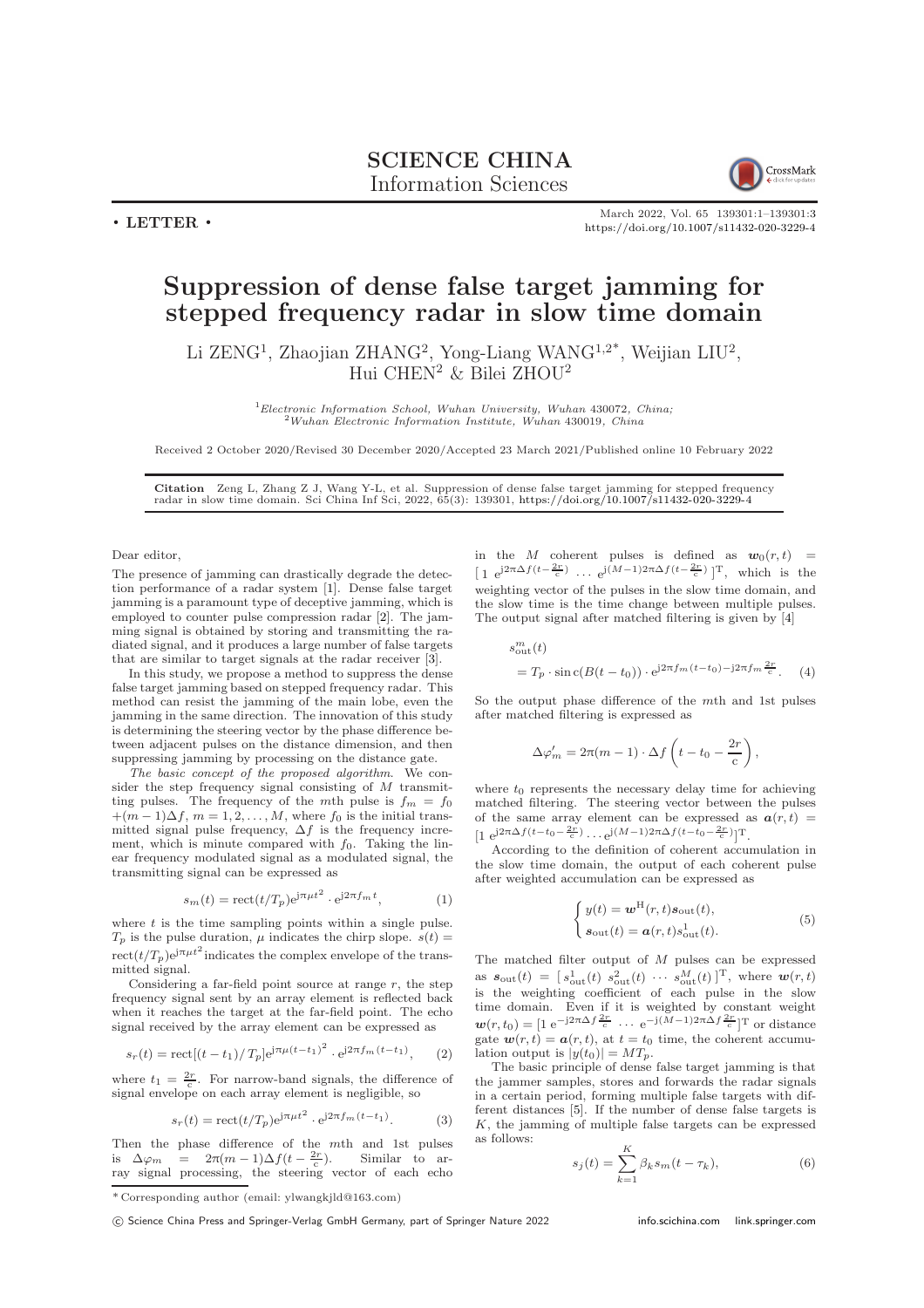

**Figure 1** (Color online) The blocking output of mixed signal weighted by distance gate at different frequency intervals.<br>(a)  $\Delta f = 0.5$  kHz; (b)  $\Delta f = 1$  kHz; (c)  $\Delta f = 2$  kHz; (d)  $\Delta f = 3$  kHz.

where  $\tau_k$ ,  $k = 1, 2, \ldots, K$ , represents the delay of false target jamming relative to the true target. The jamming peak indicating distance is  $r_{j_k} = r_e + c\tau_k$ , where  $r_e$  is the distance of the target and  $\beta_k$  is the coefficient of jamming amplitude.

From the indicating distance, the jamming can only form a few false spots behind the jammer without cross period and frequency shift. When the jamming traces are accumulated according to the distance gate, the actual weighted output signal at  $t = t_0$  can be expressed as follows:

$$
y_j(t) = \boldsymbol{w}^{\mathrm{H}}(r_{j_k})\boldsymbol{s}_{\mathrm{j,out}}(t) = \boldsymbol{w}^{\mathrm{H}}(r_{j_k})\boldsymbol{a}(r)\boldsymbol{s}_{\mathrm{j,out}}^1(t)
$$

$$
= \sum_{k=1}^{K} \frac{\sin(2\pi M \Delta f \tau_k)}{\sin(2\pi \Delta f \tau_k)} e^{j2\pi (M-1) \Delta f \tau_k} \cdot \boldsymbol{s}_{\mathrm{j,out}}^1(t), \quad (7)
$$

where  $w(r_{j_k}) = [1 \text{ e}^{-j2\pi \Delta f} \frac{2r_{j_k}}{c}]$  $\frac{c^j k}{c}$  ...  $e^{-j(M-1)2\pi \Delta f} \frac{2r_{j_k}}{c}$  T is the steering vector attached to the jamming traces by weighting according to the distance gate,  $a(r) = [1]$  $e^{-j2πΔf(2r_e/c)}$  ...  $e^{-j(M-1)2πΔf(2r_e/c)}$ ]<sup>T</sup> is the actual steering vector of the jamming,  $s_{j,out}(t) = [s_{j,out}^1(t),$  $s_{j,out}^2(t),\ldots,s_{j,out}^M(t)]^{\mathrm{T}}$  represents the output signal of the jamming signal after matched filtering. At  $t = t_0$ , the coherent accumulation output is  $|y_j(t_0)| = T_p \sum_{k=1}^K$  $(\sin(2\pi M\Delta f\tau_k)/\sin(2\pi\Delta f\tau_k)).$  Therefore, false traces formed by jammer can be seen as an amplitude modulation after mutual accumulation by distance gate, which does not get an amplitude accumulation like real traces. Although the dense false target jamming is generated by replication and forwarding, its indicating distance is jamming distance. However, the steering vectors of the jamming signal in the slow time domain are still the same as the actual steering vector of the true target, so we can use this characteristic to suppress jamming.

The proposed algorithm. The Wiener filtering theory can be employed for null-forming in the distance domain of the slow time domain to suppress jamming [\[6\]](#page-2-6). The method is weighting the echo signal received in each pulse to form a pattern related to distance in the slow time domain, form null-forming at a jamming distance, and keep the gain at the true target distance. Considering that a target is located at  $r_e$ , there are  $P$  jamming sources whose spatial positions are  $r_{j_i}$ ,  $i = 1, 2, \ldots, P$ . Then the received signal of the array can be expressed as

$$
\mathbf{x}(t) = \mathbf{a}(r_e)s(t) + \mathbf{x}_{j+n}(t)
$$
  
=  $\mathbf{a}(r_e)s(t) + \sum_{i=1}^{P} \mathbf{a}(r_{j_i})s_j(t) + \mathbf{n}(t),$  (8)

where  $x_{j+n}(t)$  is the jamming plus noise vector, which is not related to the target signal. The maximum signal-tojamming-plus-noise ratio maximizes the output signal to the jamming ratio of the system. We can obtain the optimal weight vector  $w_{opt} = \alpha R_{j+n}^{-1} a(r_e)$ , where  $\alpha$  is a constant, and  $\mathbf{a}(r_e)$  represents the steering vector at the true target distance  $r_e$ .  $\mathbf{R}_s = \sigma_s^2 \mathbf{a}(r_e) \mathbf{a}^{\text{H}}(r_e)$  is the covariance matrix of the true target signal,  $\bm{R}_{j+n} = \sum_{i=1}^{P} \sigma_i^2 \bm{a}(r_{j_i}) \bm{a}^{\text{H}}(r_{j_i}) + \sigma_n^2 \bm{I}$ is the covariance matrix of jamming signal and noise. The distance gates are weighted seriatim in the distance domain, the blocking matrix can be used to block the signal from this distance. The blocking matrix has the form

$$
\boldsymbol{B}(r_d) = \begin{bmatrix} 1 & -e^{j2\pi\Delta f(2r_d/c)} & \cdots & 0 \\ 0 & 1 & \cdots & 0 \\ \vdots & \vdots & & \vdots \\ 0 & 0 & \cdots & -e^{j2\pi\Delta f(2r_d/c)} \end{bmatrix} . \quad (9)
$$

The dimension of  $\mathbf{B}(r_d)$  is  $(M-1) \times M$ , where  $r_d$  represents the indicating distance corresponding to the radar range gate. So, the output signal is given by  $z(t)$  =  $\mathbf{B}(r_d)\mathbf{x}(t)$ . The blocking matrix blocks the signal enters